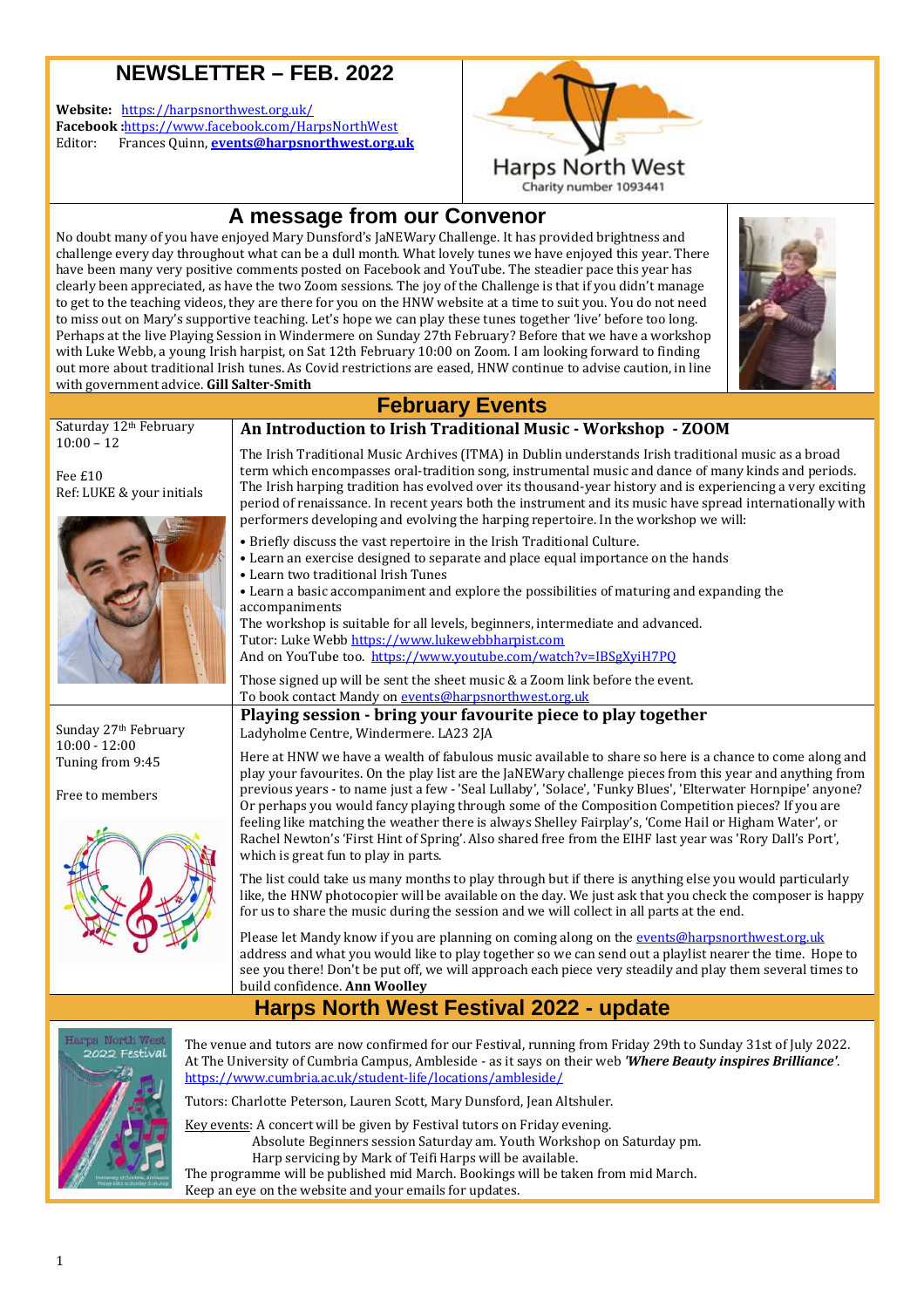| <b>HNW Dates for the Diary</b>                                                                                               |                                                                                                                                                                                                                 |                   |  |  |
|------------------------------------------------------------------------------------------------------------------------------|-----------------------------------------------------------------------------------------------------------------------------------------------------------------------------------------------------------------|-------------------|--|--|
|                                                                                                                              | Times are GMT/UTC to end of March. Road/travel information - https://www.facebook.com/Cumbriaroadwatch/                                                                                                         |                   |  |  |
| Date and cost (if any)                                                                                                       | Event details and how to book                                                                                                                                                                                   | Venue             |  |  |
| Saturday 12th February<br>$10:00 - 12$                                                                                       | An Introduction to Irish Traditional Music-Workshop                                                                                                                                                             | Z00M              |  |  |
|                                                                                                                              | Tutor: Luke Webb https://www.lukewebbharpist.com.<br>And on YouTube too. https://www.youtube.com/watch?v=IBSgXyiH7PQ                                                                                            |                   |  |  |
| Fee £10                                                                                                                      | Those signed up will be sent the sheet music & a Zoom link before the event.                                                                                                                                    |                   |  |  |
| Ref: LUKE & your initials                                                                                                    | To book contact Mandy on events@harpsnorthwest.org.uk                                                                                                                                                           |                   |  |  |
| Sunday 27th February                                                                                                         | Playing session - bring your favourite piece to play together                                                                                                                                                   | Ladyholme Centre, |  |  |
| 10:00 - 12:00, tuning from 9:30                                                                                              | Session led by members, event leader Ann Woolley                                                                                                                                                                | W'mere. LA23 2JA  |  |  |
| Free to members                                                                                                              | To sign up contact Mandy on events@harpsnorthwest.org.uk                                                                                                                                                        |                   |  |  |
| Saturday 12th March                                                                                                          | Skills Workshops - Tutors: Susan Lambert and Mary Dunsford                                                                                                                                                      | Slyne with Hest   |  |  |
| Arrive 10:45, Play 11:00 - 13:00                                                                                             | Workshop 1 - Elementary                                                                                                                                                                                         | Church Hall       |  |  |
| <b><math>★</math></b> times changed                                                                                          | Workshop 2 - Intermediate / Advanced                                                                                                                                                                            | LA26JG            |  |  |
| Fee £10 ref 12Mar+initials                                                                                                   | To book contact Mandy events@harpsnorthwest.org.uk,                                                                                                                                                             |                   |  |  |
| Saturday 12th March                                                                                                          | Absolute Beginners Workshop - Tutor: Mary Dunsford                                                                                                                                                              | Slyne with Hest   |  |  |
| Arrive 13:45, Play 14:00-16:30                                                                                               | To book contact Mandy on events@harpsnorthwest.org.uk                                                                                                                                                           | Church Hall       |  |  |
| <b><math>★</math></b> times changed                                                                                          |                                                                                                                                                                                                                 | LA2 6JG           |  |  |
| Fee £25 ref BEG+initials                                                                                                     |                                                                                                                                                                                                                 |                   |  |  |
| Sunday 27th March                                                                                                            | 'From the First Note' - Workshop - Tutor: Eira Lynn Jones                                                                                                                                                       | Z00M              |  |  |
| 10:00 to 12                                                                                                                  | Eira Lynn Jones will direct a session on the six steps to follow when you                                                                                                                                       |                   |  |  |
|                                                                                                                              | start a new piece. She will guide you through her practice method - with                                                                                                                                        |                   |  |  |
| Fee: £10 EIRA +your initials                                                                                                 | technical hints and a tune or two. www.eiralynnjones.com                                                                                                                                                        |                   |  |  |
|                                                                                                                              | Those signed up will be sent the sheet music & a Zoom link before the event.                                                                                                                                    |                   |  |  |
|                                                                                                                              | To book email Mandy; events@harpsnorthwest.org.uk                                                                                                                                                               |                   |  |  |
| Sunday 24th April                                                                                                            | Workshop. Third piece from our Composer in Residence - Lauren Scott                                                                                                                                             | Threlkeld Village |  |  |
| Arrive 13:30, Play 14:00-16:00                                                                                               | tuning from 1:30                                                                                                                                                                                                | Hall              |  |  |
| Free to members                                                                                                              | To sign up contact Mandy on events@harpsnorthwest.org.uk<br>Harps North West Summer Festival                                                                                                                    | <b>CA12 4RY</b>   |  |  |
| Friday 29th to Sunday 31st July<br>*Save the date!                                                                           | More information soon, booking opening mid March                                                                                                                                                                |                   |  |  |
| Friday 11 <sup>th</sup> to Sunday 13 <sup>th</sup>                                                                           | Higham Hall - A Weekend with the Harp - Residential                                                                                                                                                             | Higham Hall       |  |  |
| November 2022                                                                                                                | Tutors: Shelley Fairplay and Rachel Newton                                                                                                                                                                      | CA13 9SH          |  |  |
|                                                                                                                              | Booking and Paying for an event. Harps North West (HNW) is committed to providing opportunities to play and appreciate the harp.                                                                                |                   |  |  |
|                                                                                                                              | To cover costs we ask members for a voluntary donation for many events (suggested minimum of £5) or we ask for a specific fee for                                                                               |                   |  |  |
| workshops. Non-members are asked to join HNW and the cost of the first event is included in the membership fee. (See the HNW |                                                                                                                                                                                                                 |                   |  |  |
|                                                                                                                              | website for details on how to become a member.) Payments can be made by bank transfer or, from outside the UK, by Paypal - details at                                                                           |                   |  |  |
| the end of the newsletter. *See changes to bank details at the end of the newsletter*                                        |                                                                                                                                                                                                                 |                   |  |  |
| Other Dates/Activities for a Harpist's Diary 2022                                                                            |                                                                                                                                                                                                                 |                   |  |  |
| Online video course                                                                                                          | Be Thou My Vision Masterclass. Tutor: Lauren Scott. This is a video course on the traditional                                                                                                                   |                   |  |  |
| Discount for HNW - code                                                                                                      | hymn arranged by Lauren Scott. Covers topics such as Understanding Musical Form, Exercises for                                                                                                                  |                   |  |  |
| HARPSOC25                                                                                                                    | Independence of Fingers, a Healthy Practice Routine, Creating a Dynamic Range on Harp, Right Hand                                                                                                               |                   |  |  |
|                                                                                                                              | Harmonics and Creating Rich Voicings in your playing. Suitable for intermediate to advanced levels                                                                                                              |                   |  |  |
|                                                                                                                              | (Grade 4 to post Grade 8) www.bit.ly/be-thou-my-vision                                                                                                                                                          |                   |  |  |
| Sunday 6th February                                                                                                          | FREE WEBINAR with Harpist Shelley Fairplay                                                                                                                                                                      |                   |  |  |
| 15:30 - 16:30                                                                                                                | "Modes Reloaded" Celebration including an Introduction to the 7 Modern Western Modes                                                                                                                            |                   |  |  |
| <b>*This weekend!</b>                                                                                                        | The JaNEWary Challenge piece, 'Down by the Walnut Tree' is from her 'Modes Reloaded' book, so this is                                                                                                           |                   |  |  |
|                                                                                                                              | an ideal follow-on.                                                                                                                                                                                             |                   |  |  |
| Friday 4th March                                                                                                             | Ed Heslam and Jean Altshuler will be playing a mix of old favourites and tunes from their new CD<br>'Bleckell Murry Neet' in Threlkeld village hall and will be limited to an audience of 60. Tickets available |                   |  |  |
| The Cumbrian Duo -                                                                                                           |                                                                                                                                                                                                                 |                   |  |  |
| concert at Threlkeld and                                                                                                     | through eventbrite. https://www.eventbrite.co.uk/e/the-cumbrian-duo-tickets-226231814447?utm-<br>campaign=social%2Cemail&utm-content=attendeeshare&utm-medium=discovery&utm-                                    |                   |  |  |
| new CD                                                                                                                       | source=strongmail&utm-term=listing                                                                                                                                                                              |                   |  |  |
|                                                                                                                              |                                                                                                                                                                                                                 |                   |  |  |
|                                                                                                                              | The Cumbrian Duo's new CD of Cumbrian music, Bleckell Murry Neet, can now be ordered on                                                                                                                         |                   |  |  |
|                                                                                                                              | Willowhayne Records https://willowhaynerecords.com/Product/tabid/36/rvdsfpid/the-cumbrian-duo-                                                                                                                  |                   |  |  |
|                                                                                                                              | bleckell-murry-neet-1759/Default.aspx                                                                                                                                                                           |                   |  |  |
| Friday 8th April to Monday                                                                                                   | Edinburgh International Harp Festival https://www.harpfestival.co.uk/                                                                                                                                           |                   |  |  |
| 11 <sup>th</sup> April                                                                                                       | * UPDATES: Announcements on artists and tutors begin now and the box office will open for booking all                                                                                                           |                   |  |  |
|                                                                                                                              | events on the 9th February. This year the festival takes place in George Watson's College, Colington Road,                                                                                                      |                   |  |  |
|                                                                                                                              | Edinburgh,                                                                                                                                                                                                      |                   |  |  |
| Tuesday April 12th to                                                                                                        | Wales Harp Festival https://www.walesharpfestival.co.uk/                                                                                                                                                        |                   |  |  |
| Wednesday April 13th                                                                                                         |                                                                                                                                                                                                                 |                   |  |  |
| 22nd July to 28th July                                                                                                       | 14th World Harp Congress https://www.whc2022.wales/                                                                                                                                                             |                   |  |  |
| 24 <sup>th</sup> August to 27 <sup>th</sup> August                                                                           | Glasbury Harp Summer School - online                                                                                                                                                                            |                   |  |  |
|                                                                                                                              | https://www.glasburyarts.co.uk/component/rseventspro/event/87-virtual-online-harp-summer-                                                                                                                       |                   |  |  |
|                                                                                                                              | school-2021?Itemid=101                                                                                                                                                                                          |                   |  |  |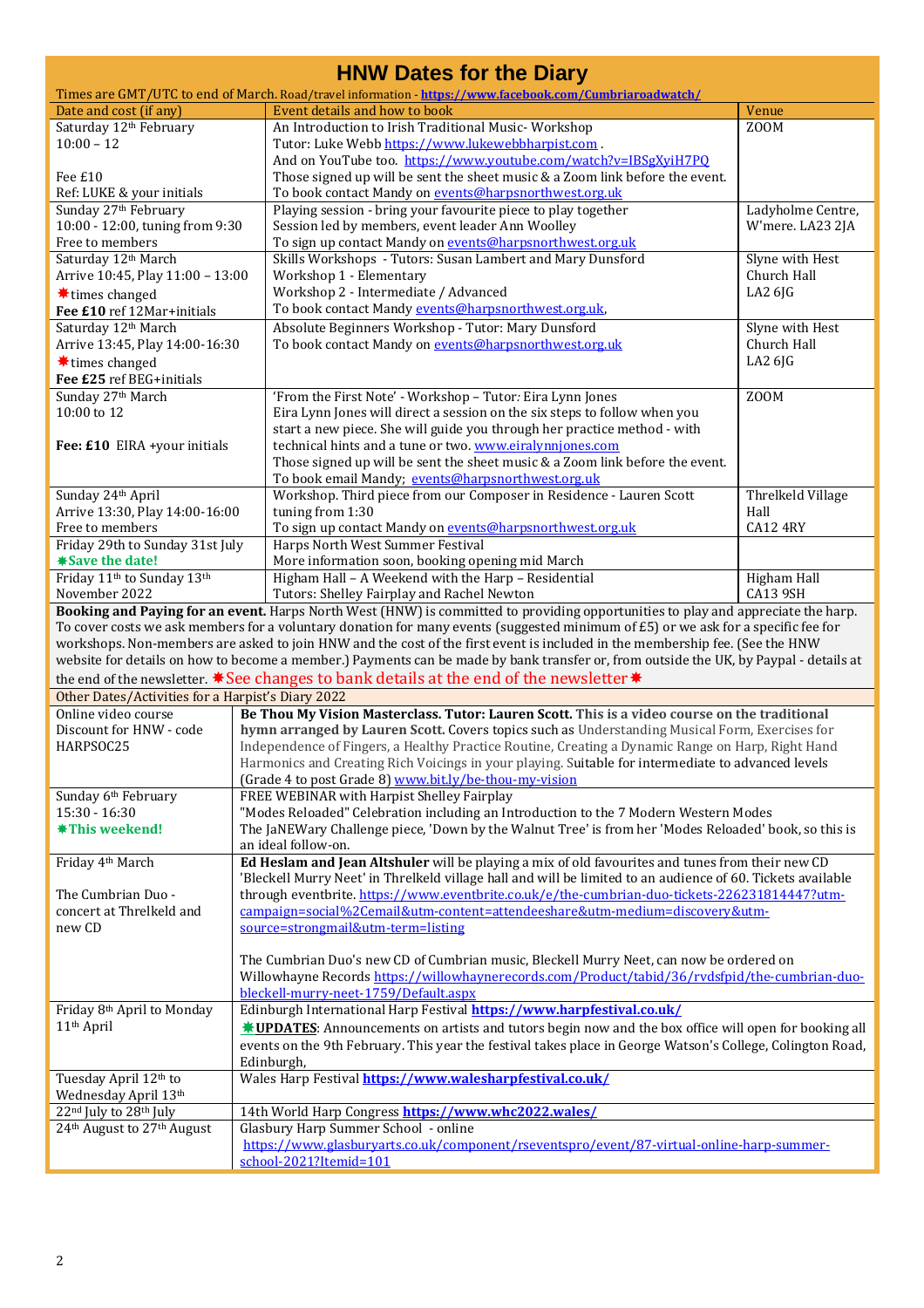### **COVID-19 Guidance Changes**

HNW guidance to members attending live events:

To help keep members safe during LIVE events please consider the following.

- From 27th January you will not be required to wear a face covering by law. However, the government suggests you continue to wear one in crowded and indoor spaces where you may come into contact with people you do not normally met.
- In consideration of others participating in a live HNW event, we suggest you take an LFT test with a negative outcome before attending. - Please do not attend a live session if you have symptoms or have been in recent contact with persons who have tested positive.
	-

## **NEWS of Recent HNW Events**

### **The JaNEWary Challenge**



The major event in January, was, of course, the JaNEWary Challenge led by Mary Dunsford. This year we had two tunes, 'O'Carolan's Dream' arranged by Janet Bennett and 'Down by the Walnut Tree' composed by Shelley Fairplay. Two innovations this year were review videos focussing on flow, and 'live' ZOOM sessions at the end of each piece.

As always, Mary's tutoring was excellent, explaining techniques and options for challenging sections. The zoom sessions were well attended and allowed people to ask detailed questions about bits they found tricky. This was clearly appreciated as shown by the comments on Facebook and YouTube, though at least one person seemed as interested in jumpers as in music!

*I can now almost (slowly) reach the 10th stretches, allowing my shoulder to move has been the final helpful tip.* 

*One thing that I learned and am concentrating on is to focus on aiming the thumb when placing those large intervals.* 

*I like the rest days, allowing me time to work on the flow of the piece and to solidify the previous days' learning.* 

*I am absolutely LOVING this teaching! I look forward to it each day!! I have learned so much and a big thank you to Mary for her exceptional teaching style.* 

*I have found this arrangement is one that I don't tire of practicing* 

*This is not harp related, but I LOVE Mary's sweater combo in the Day 4-5 videos! Those colors look lovely together!* 

Thanks for filling in the survey forms - feedback does help shape things for the future. And special thanks to Mary for so many great teaching videos, and to Janet and Shelley for the lovely music. **Frances**

### **News from Members**

### **Sad news from Harps up North**

We were all very saddened by the news that Margaret Lyman passed away early this week after a long, brave battle with cancer. She was surrounded at the end in the Carlisle hospice by her husband Tony and family and even her dog. Margaret used to visit that hospice with Pat Willis to entertain people on respite care by playing the harp, so it will have been very familiar to her.

Margaret was a staunch supporter of Harps North West and Harps up North in particular, going back to an early beginners' session in Threlkeld. Harps up North moved to Watermillock Village Hall, and she led our playing sessions after Pat had to step down.



We benefited from her robust musical knowledge, and her gentle, unassuming but assured leadership. We aim to continue the warm welcoming, support so generously provided by Margaret and others before her.

We were delighted that she managed to attend our Christmas session and lunch in December - Margaret is on the left in the picture.

### **A snippet - helpful hint for hands**

Do you ever need to pause playing the harp for a few days due to cutting fingers when chopping vegetables etc…? It can be a real nuisance. Chef 's gloves may be the answer. They are like soft chain mail! They are readily available on the internet. Gill



#### **Musicians Wanted**

Devonshire Arcade owners are inviting applications from musicians to participate in a programme of weekly music in the arcade in Penrith town centre on Friday/Saturdays possibly at lunchtime or early afternoon.

Fees are offered

Link to the advert on Facebook https://www.facebook.com/photo/?fbid=4290316637736714&set=a.282996861802065